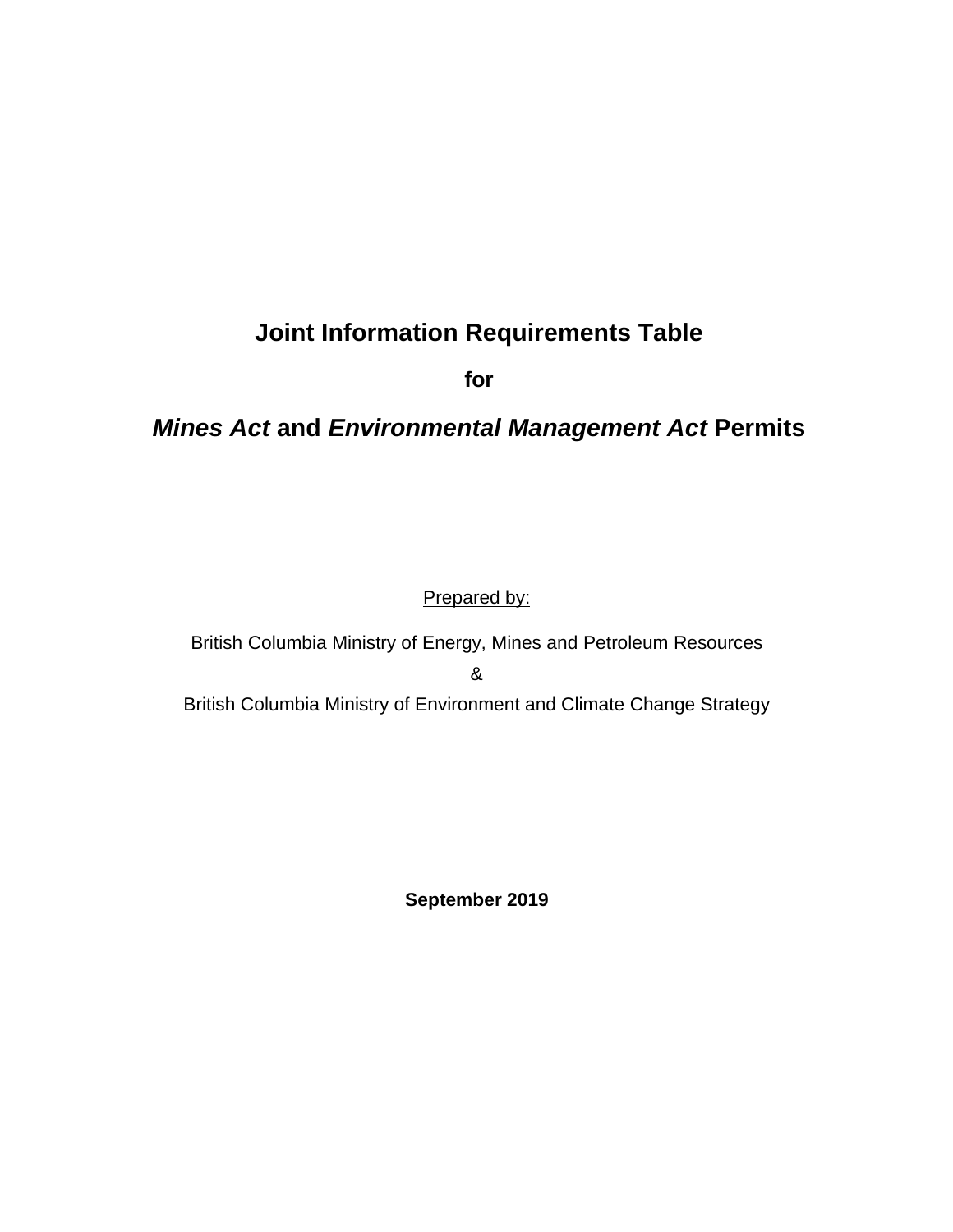### **Introduction**

The Information Requirements Table (IRT) serves as the single list of information requirements for a *Mines Act* (MA) permit application, issued by the Ministry of Energy, Mines and Petroleum Resources (EMPR), and an effluent discharge permit application under the *Environmental Management Act* (EMA), by the Ministry of Environment (ENV). The IRT is intended to:

- Be used in conjunction with the document entitled, "Joint Application Information Requirements for *Mines Act* and *Environmental Management Act* Permits"[1](#page-1-0) and is intended for use in the development of both new and/or permit amendment applications. The information contained within the IRT will be developed to meet the unique nature of each project.
- It is also to be used in conjunction with all other guidance provided by either ENV or  $EMPR<sup>2</sup>$  $EMPR<sup>2</sup>$  $EMPR<sup>2</sup>$ .
- Inform clients of the detailed information required to support MA and EMA permit applications and ensure all the information necessary to support the MA and EMA applications is provided; and
- Aid ENV and EMPR technical staff during the screening phase.

#### **Overview**

The IRT is intended to aid proponents and reviewers through the coordinated authorizations review process: during the pre-application stage to determine the information requirements, prior to submitting an application, and in screening, to ensure the required information has been included in the application submission.



It is recommended that proponents carefully review the entire Joint Application Information Requirements for *Mines Act* and *Environmental Management Act* Permits and consider any possible information requirements that may apply to their project proposal. If a specific methodology from the Joint Application Information Requirements guidance document is being proposed, this should be identified in the IRT and initially be described at a high level by proponents during the pre-application stage. More detail or specific Information Requirements can be added by adding in new lines into the IRT in the appropriate section.

After proponents have created a first draft of the IRT, reviewers will carefully review the project proposal and draft IRT prior to meeting with proponents to identify any missing information requirements or areas that require further discussion. The pre-application phase is most often an iterative set of discussions between the proponent and technical reviewers, regarding the information requirements and any specifics and/or methodologies that may be required in a joint MA/EMA permit application.

<span id="page-1-0"></span> <sup>1</sup> https://www2.gov.bc.ca/gov/content/industry/mineral-exploration-mining/permitting

<span id="page-1-1"></span><sup>2</sup> https://www2.gov.bc.ca/gov/content/environment/waste-management/industrial-waste/mining-smelting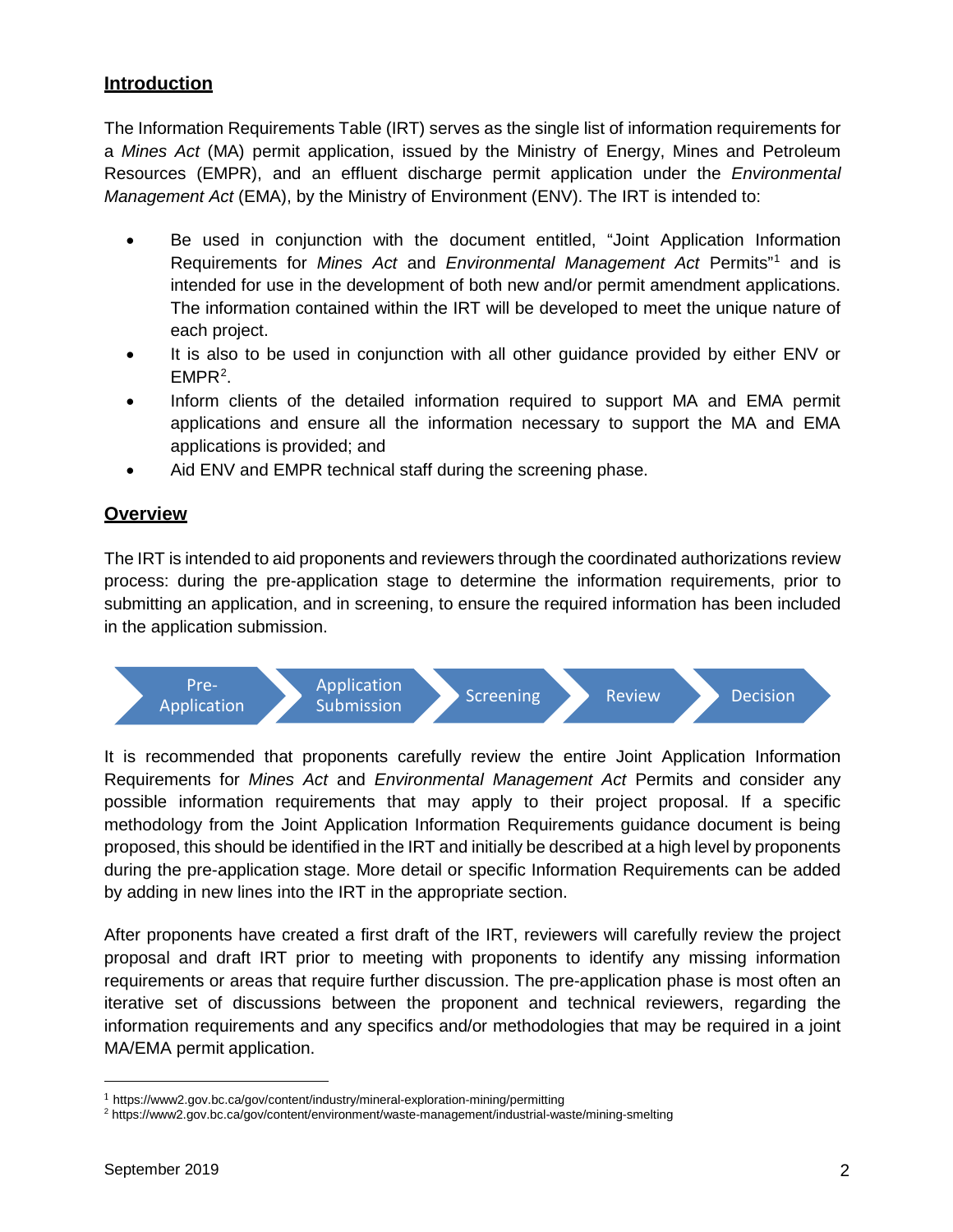Once complete, the province will send the final IRT to proponents for their use in preparing their application. A copy of the IRT must accompany the application submission by proponents and must indicate the locations of each information requirement within the application (far right-hand column).

It is important to note that changes in a project proposal may occur during the pre-application, screening, and/or review phases of the process. These changes may require a reassessment of the information required for an application. Proponents and reviewers will work together to discuss these changes and identify any revisions or additional information requirements.

#### **Abbreviations**

| <b>CEMP</b>  | <b>Construction Environmental Management Plan</b>   |
|--------------|-----------------------------------------------------|
| <b>CSM</b>   | <b>Conceptual Site Model</b>                        |
| EMA          | <b>Environmental Management Act</b>                 |
| <b>EMPR</b>  | Ministry of Energy, Mines and Petroleum Resources   |
| <b>ENV</b>   | Ministry of Environment and Climate Change Strategy |
| <b>IFC</b>   | <b>Issued for Construction</b>                      |
| <b>IRT</b>   | <b>Information Requirements Table</b>               |
| МA           | Mines Act                                           |
| ML/ARD       | Metal Leaching and Acid Rock Drainage               |
| <b>WHMIS</b> | Workplace Hazardous Materials Information System    |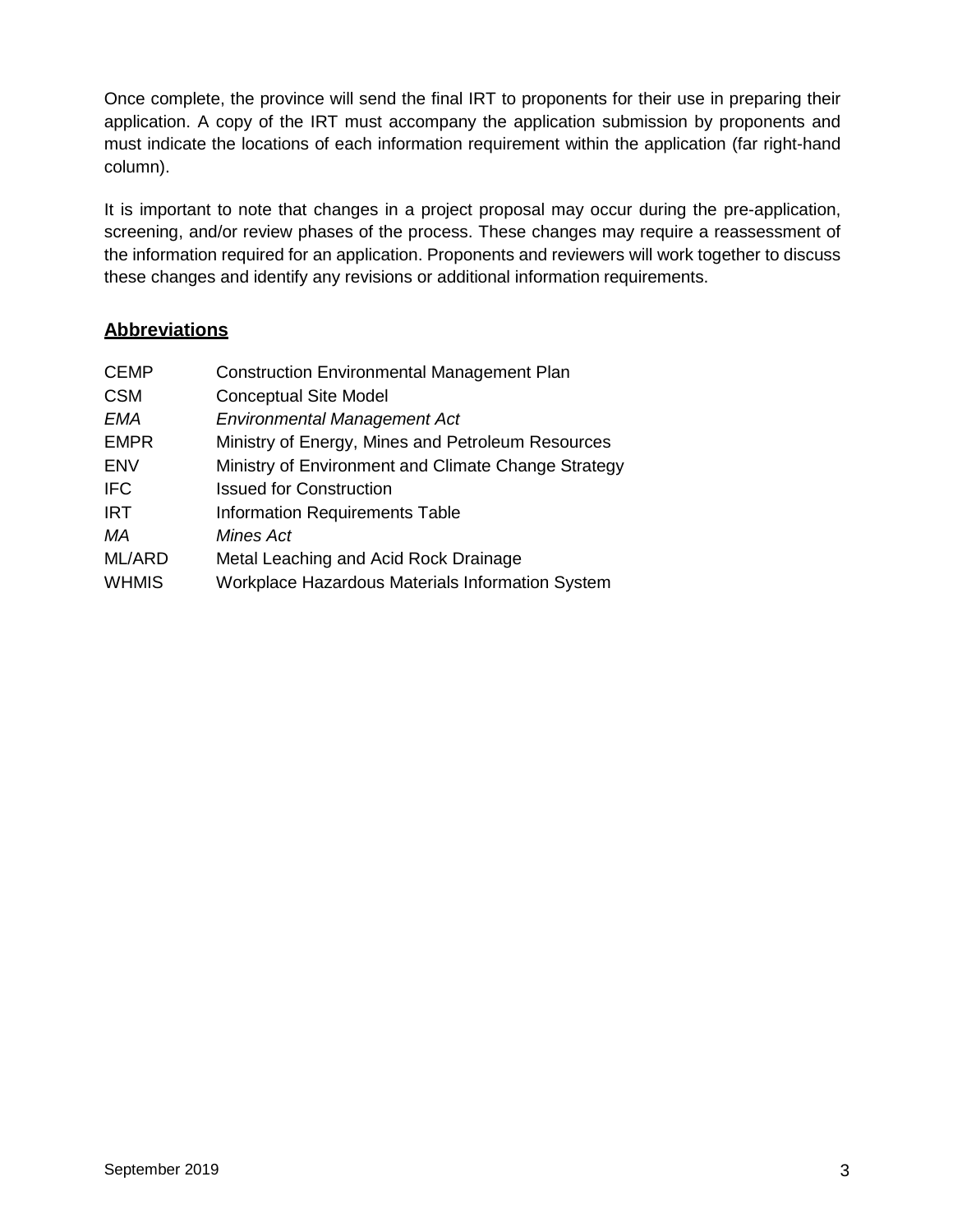## **Application Sign-Off**

| <b>Applicant Representative:</b>                                                                                                                                                                                                     |
|--------------------------------------------------------------------------------------------------------------------------------------------------------------------------------------------------------------------------------------|
| Name: Name:                                                                                                                                                                                                                          |
|                                                                                                                                                                                                                                      |
| Applicant Signature to indicate Agreement with Requirements                                                                                                                                                                          |
| and the contract of the contract of the contract of Date signed:                                                                                                                                                                     |
| Ministry of Environment and Climate Change Strategy, Environmental Protection Division                                                                                                                                               |
| Application (AMS Tracking #: 1990), Tentative Authorization #: 1990                                                                                                                                                                  |
| <b>Ministry Representative:</b>                                                                                                                                                                                                      |
| Name: <u>example and a series of the series of the series of the series of the series of the series of the series of the series of the series of the series of the series of the series of the series of the series of the serie</u> |
|                                                                                                                                                                                                                                      |
| Ministry Representative Signature to indicate Agreement with Requirements                                                                                                                                                            |
| <u>Date signed:</u> Natural Manual Contract Date signed:                                                                                                                                                                             |
| Ministry of Energy, Mines, and Petroleum Resources, Major Mines Office                                                                                                                                                               |
| <b>Ministry Representative:</b>                                                                                                                                                                                                      |
|                                                                                                                                                                                                                                      |
|                                                                                                                                                                                                                                      |
| Ministry Representative Signature to indicate Agreement with Requirements<br>Date signed: _____________________                                                                                                                      |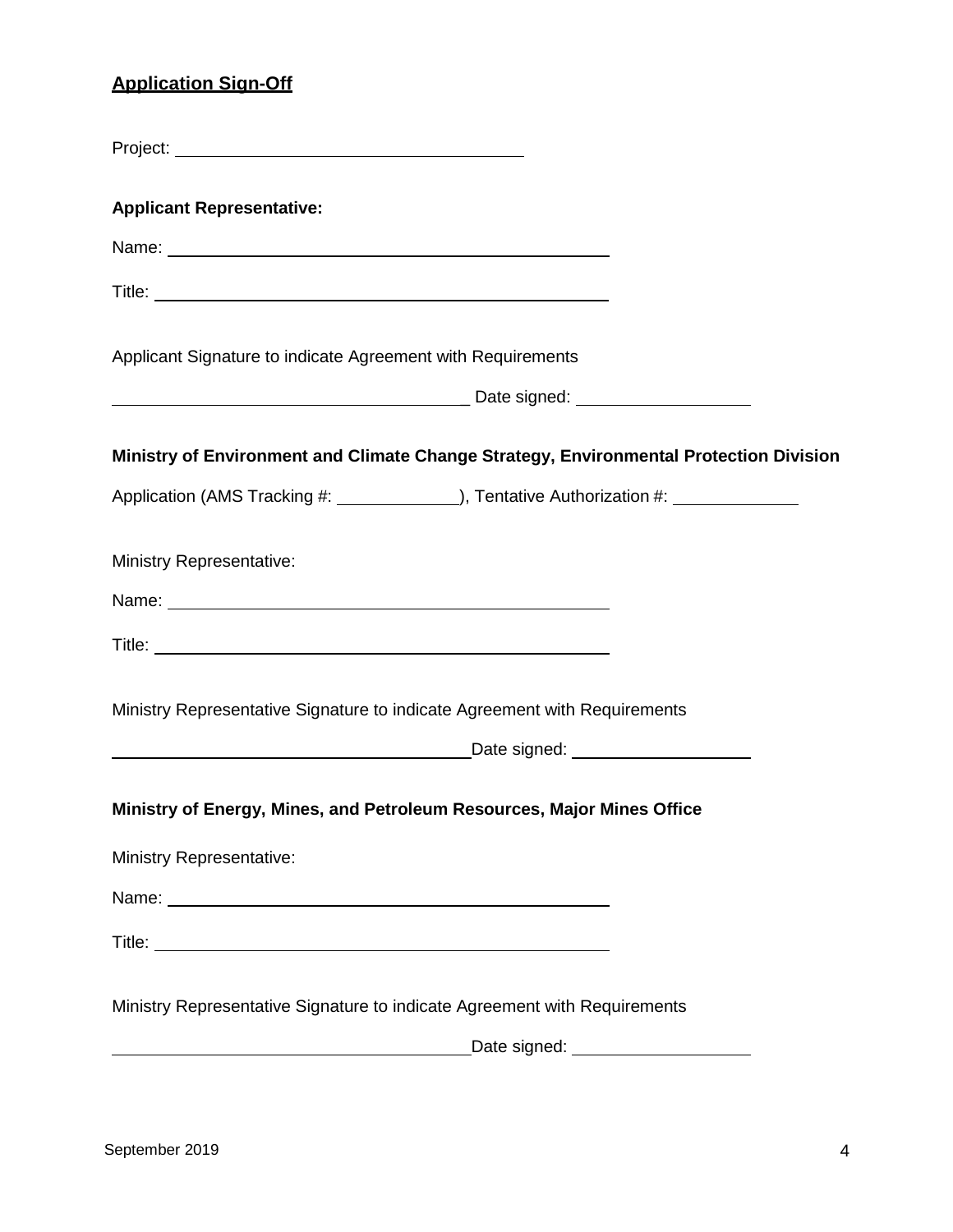| <b>Information</b><br>(refer to "Joint Application Information Requirements for Mines Act and Environmental<br>Management Act Permits" for additional info on each section)<br><b>INTRODUCTION AND PROJECT OVERVIEW</b> | <b>Requirements</b>     | <b>Comments</b> | <b>Location in Final</b><br><b>Application</b> |
|-------------------------------------------------------------------------------------------------------------------------------------------------------------------------------------------------------------------------|-------------------------|-----------------|------------------------------------------------|
|                                                                                                                                                                                                                         |                         |                 |                                                |
| 1.1. Application Background                                                                                                                                                                                             | Required □ Methods      |                 |                                                |
| 1.2. Proponent Information                                                                                                                                                                                              | Required □ Methods      |                 |                                                |
| 1.3. Project Overview                                                                                                                                                                                                   |                         |                 |                                                |
| 1.3.1. Project History                                                                                                                                                                                                  | Required □ Methods      |                 |                                                |
| 1.3.2. Overview of Products and Markets, and Projected Project Benefits                                                                                                                                                 | Required □ Methods      |                 |                                                |
| 1.3.3. Location, Access and Land Use                                                                                                                                                                                    | Required □ Methods      |                 |                                                |
| 1.3.4. Mine Components and Off-Site Infrastructure                                                                                                                                                                      | Required □ Methods      |                 |                                                |
| 1.3.5. Mine Development and Operations                                                                                                                                                                                  | Required □ Methods      |                 |                                                |
| 1.3.6. Mine Design and Assessment Team                                                                                                                                                                                  | Required □ Methods      |                 |                                                |
| 1.3.7. Spatial Data                                                                                                                                                                                                     | Required □ Methods      |                 |                                                |
| 1.3.8. Concordance with Environmental Assessment Conditions                                                                                                                                                             | Required □ Methods      |                 |                                                |
| 1.4. Regulatory Framework                                                                                                                                                                                               | Required □ Methods      |                 |                                                |
| 1.5. Indigenous Engagement                                                                                                                                                                                              |                         |                 |                                                |
| 1.5.1. Background                                                                                                                                                                                                       | Required □ Methods      |                 |                                                |
| 1.5.2. Asserted and Established Rights and Interests                                                                                                                                                                    | Required □ Methods      |                 |                                                |
| 1.5.3. Engagement Efforts                                                                                                                                                                                               | Required □ Methods      |                 |                                                |
| <b>BASELINE INFORMATION</b><br>2.                                                                                                                                                                                       |                         |                 |                                                |
| 2.1. Summary                                                                                                                                                                                                            | Required □ Methods      |                 |                                                |
| 2.2. Meteorology and Climate                                                                                                                                                                                            | Required □ Methods      |                 |                                                |
| 2.3. Geology                                                                                                                                                                                                            |                         |                 |                                                |
| 2.3.1. Regional Geology                                                                                                                                                                                                 | Required □ Methods      |                 |                                                |
| 2.3.2. Deposit (Ore) Geology                                                                                                                                                                                            | Required □ Methods      |                 |                                                |
| 2.3.3. Surficial Geology, Terrain, and Geohazard Mapping                                                                                                                                                                | Required □ Methods      |                 |                                                |
| 2.3.4. Natural and Seismic Hazards Assessments                                                                                                                                                                          | Required □ Methods      |                 |                                                |
| 2.3.5. Soil Survey and Soil Characterization for Reclamation                                                                                                                                                            | Required $\Box$ Methods |                 |                                                |
| 2.4. Geochemical Characterisation and Source Terms                                                                                                                                                                      | Required □ Methods      |                 |                                                |
| 2.4.1. Geochemical Characterization                                                                                                                                                                                     | Required □ Methods      |                 |                                                |
| 2.4.2. Geochemical Source Terms                                                                                                                                                                                         | Required □ Methods      |                 |                                                |
| 2.5. Topography and Surface Drainage Features                                                                                                                                                                           | Required □ Methods      |                 |                                                |
| 2.6. Water Quantity                                                                                                                                                                                                     |                         |                 |                                                |
| 2.6.1. Surface Water Quantity                                                                                                                                                                                           | Required □ Methods      |                 |                                                |
| 2.6.2. Groundwater Quantity                                                                                                                                                                                             | Required □ Methods      |                 |                                                |
| 2.7. Water Quality                                                                                                                                                                                                      |                         |                 |                                                |
| 2.7.1. Surface Water Quality                                                                                                                                                                                            | Required □ Methods      |                 |                                                |
| 2.7.2. Groundwater Quality                                                                                                                                                                                              | Required □ Methods      |                 |                                                |
| 2.8. Sediment Quality                                                                                                                                                                                                   | Required □ Methods      |                 |                                                |
| 2.9. Fisheries and Aquatic Resources                                                                                                                                                                                    |                         |                 |                                                |
| 2.9.1. Periphyton and Benthic Invertebrate Community Measures                                                                                                                                                           | Required □ Methods      |                 |                                                |
| 2.9.2. Fish and Fish Habitat                                                                                                                                                                                            | Required □ Methods      |                 |                                                |
| 2.9.3. Tissue Residues                                                                                                                                                                                                  | Required □ Methods      |                 |                                                |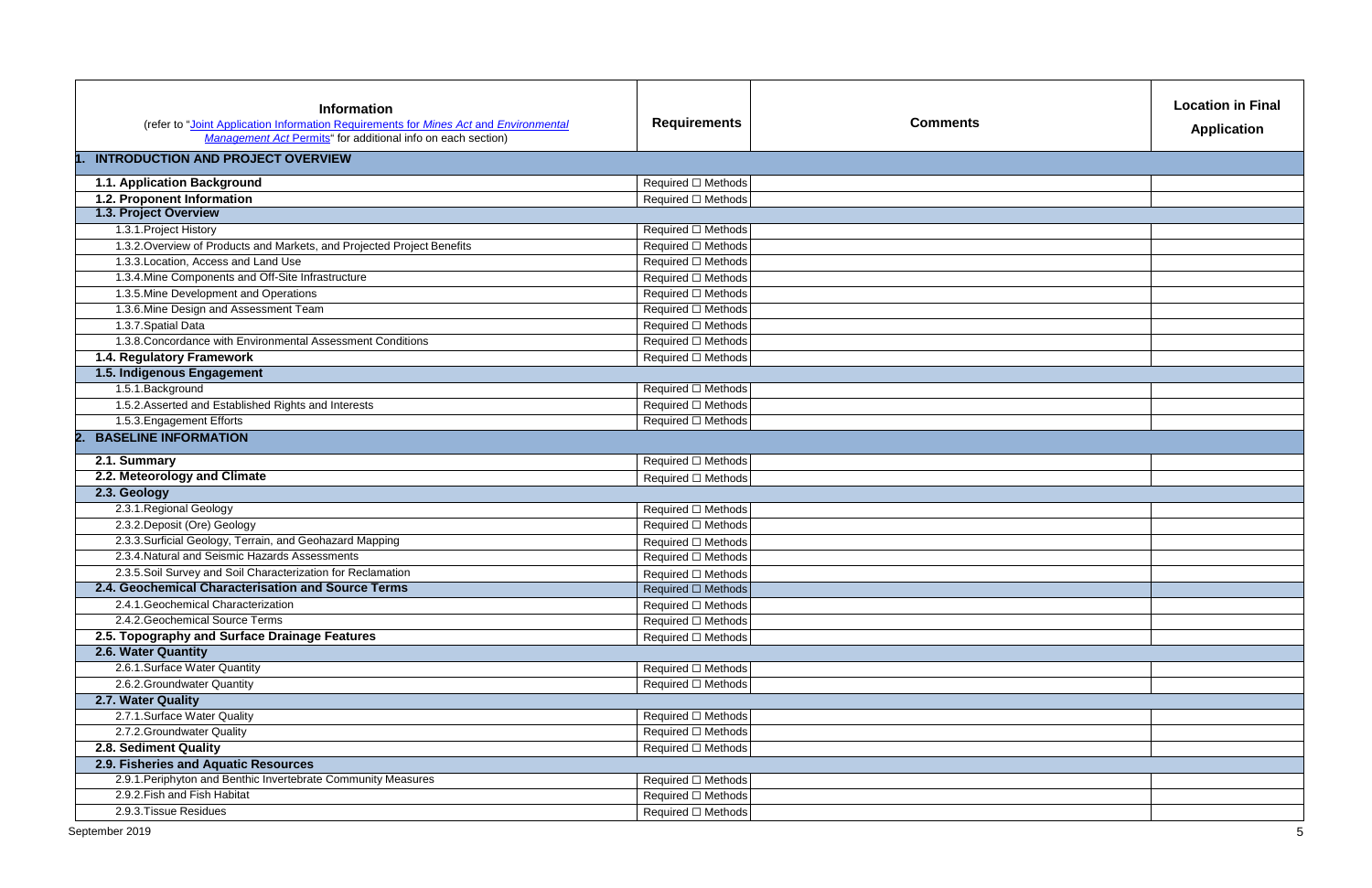| <b>Location in Final</b><br><b>Application</b> |
|------------------------------------------------|
|                                                |
|                                                |
|                                                |
|                                                |
|                                                |
|                                                |
|                                                |
|                                                |
|                                                |
|                                                |
|                                                |
|                                                |
|                                                |
|                                                |
|                                                |
|                                                |
|                                                |
|                                                |
|                                                |

| <b>Information</b><br>(refer to "Joint Application Information Requirements for Mines Act and Environmental<br>Management Act Permits" for additional info on each section) | <b>Requirements</b> | <b>Comments</b> |
|-----------------------------------------------------------------------------------------------------------------------------------------------------------------------------|---------------------|-----------------|
| 2.10. Ecosystems and Wildlife                                                                                                                                               | Required □ Methods  |                 |
| 2.11. Land Status and Use                                                                                                                                                   | Required □ Methods  |                 |
| 2.12. Archaeology                                                                                                                                                           | Required □ Methods  |                 |
| 2.13. Cultural Use                                                                                                                                                          | Required □ Methods  |                 |
| <b>MINE PLAN</b><br>3.                                                                                                                                                      |                     |                 |
|                                                                                                                                                                             |                     |                 |
| 3.1. Mine Plan Overview                                                                                                                                                     | Required □          |                 |
| 3.2. Existing Development                                                                                                                                                   | Required $\square$  |                 |
| 3.3. Life of Mine Plan                                                                                                                                                      | Required $\square$  |                 |
| 3.4. Detailed Five Year Mine Plan                                                                                                                                           | Required $\square$  |                 |
| 3.5. Mine Facility Designs and Development                                                                                                                                  | Required $\square$  |                 |
| 3.5.1.Open Pits                                                                                                                                                             | Required $\square$  |                 |
| 3.5.2. Underground Workings                                                                                                                                                 | Required $\square$  |                 |
| 3.5.3. Processing Plant (Mill) and Associated Facilities                                                                                                                    | Required $\square$  |                 |
| 3.5.4. Tailings Storage Facility and Associated Infrastructure                                                                                                              | Required □          |                 |
| 3.5.5. Waste Rock Dumps                                                                                                                                                     | Required □          |                 |
| 3.5.6. Water Management Structures                                                                                                                                          | Required $\square$  |                 |
| 3.5.7. Ore, Overburden, Soil and Construction Stockpiles                                                                                                                    | Required $\square$  |                 |
| 3.5.8. Mine Access and Mine Haulage Roads                                                                                                                                   | Required $\square$  |                 |
| 3.5.9. Power Supply and Distribution Infrastructure                                                                                                                         | Required $\square$  |                 |
| 3.5.10. Explosives Storage Facilities                                                                                                                                       | Required $\square$  |                 |
| 3.5.11. Ancillary Facilities and Support Infrastructure                                                                                                                     | Required $\square$  |                 |
| <b>RECLAMATION AND CLOSURE PLAN</b><br>4.                                                                                                                                   |                     |                 |
| 4.1. End Land Use and Capability Objectives                                                                                                                                 | Required $\square$  |                 |
| <b>4.2. Reclamation Approaches</b>                                                                                                                                          |                     |                 |
| 4.2.1.Soil Resources                                                                                                                                                        | Required □          |                 |
| 4.2.2. Landform Design and Erosion Control                                                                                                                                  | Required $\square$  |                 |
| 4.2.3. Revegetation Strategy                                                                                                                                                | Required $\square$  |                 |
| 4.2.4. Progressive Reclamation/Sequencing                                                                                                                                   | Required $\square$  |                 |
| 4.2.5. Reclamation Research                                                                                                                                                 | Required $\square$  |                 |
| 4.2.6. Reclamation Monitoring                                                                                                                                               | Required $\square$  |                 |
| 4.2.7. Habitat Compensation Works                                                                                                                                           | Required $\square$  |                 |
| 4.3. Trace Element Uptake in Soils and Vegetation                                                                                                                           | Required □ Methods  |                 |
| 4.4. Contaminated Sites, Human Health and Ecological Risk Assessment                                                                                                        | Required □ Methods  |                 |
| 4.5. Disposal of Chemicals, Reagents, Hazardous Materials and Contaminated Materials                                                                                        | Required □ Methods  |                 |
| 4.6. Groundwater Well Decommissioning                                                                                                                                       | Required □ Methods  |                 |
| 4.7. Reclamation and Closure Prescriptions                                                                                                                                  |                     |                 |
| 4.7.1. Structures and Equipment                                                                                                                                             | Required $\square$  |                 |
| 4.7.2. Waste Rock Dump Reclamation                                                                                                                                          | Required $\square$  |                 |
| 4.7.3. Tailings Storage Facility Reclamation                                                                                                                                | Required $\square$  |                 |
| 4.7.4. Open Pit Reclamation Prescriptions                                                                                                                                   | Required $\square$  |                 |
| 4.7.5. Watercourse Reclamation Prescriptions                                                                                                                                | Required $\square$  |                 |
| 4.7.6. Road Reclamation                                                                                                                                                     | Required $\square$  |                 |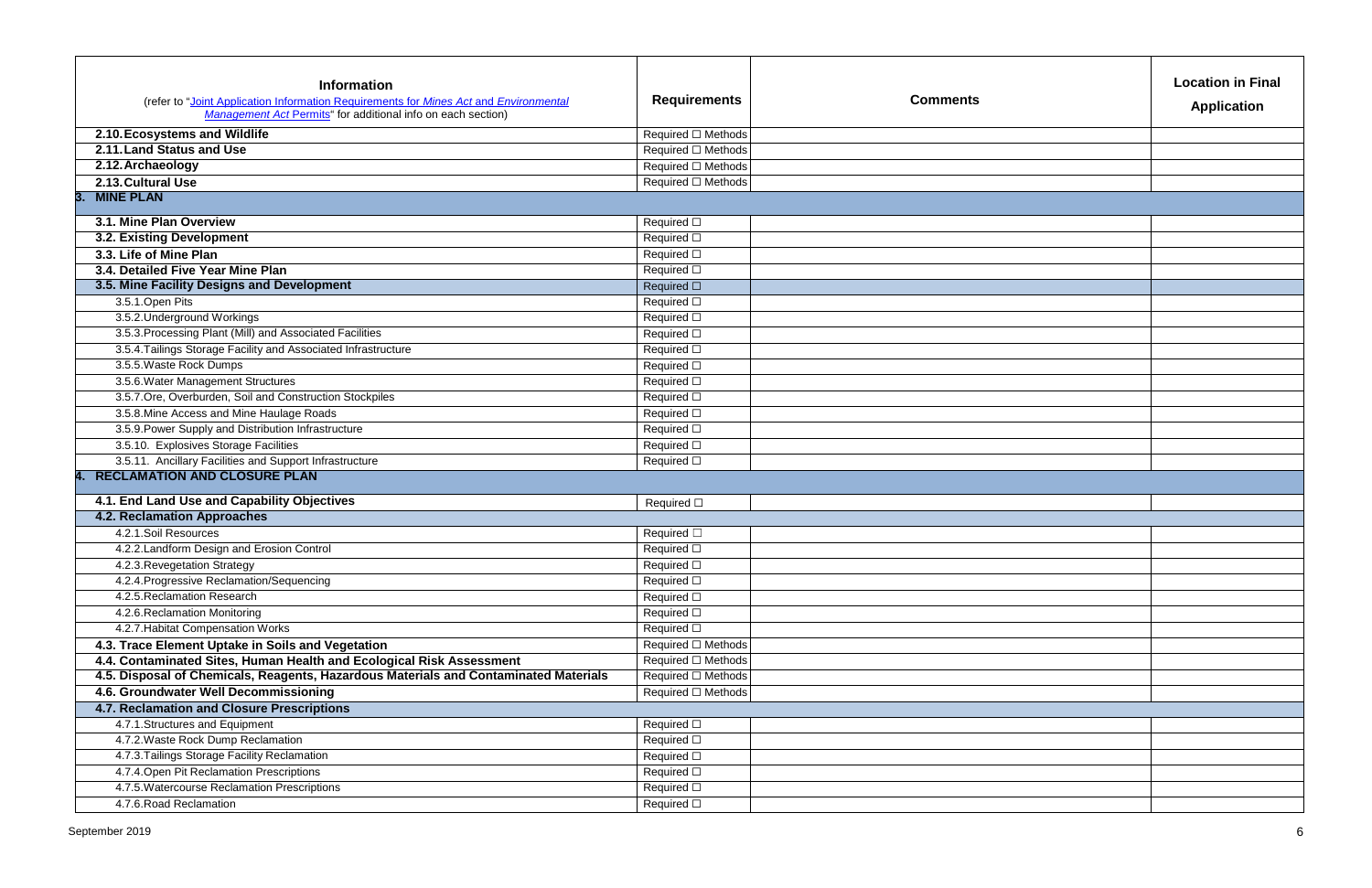| <b>Location in Final</b><br>Application |
|-----------------------------------------|
|                                         |
|                                         |
|                                         |
|                                         |
|                                         |
|                                         |
|                                         |
|                                         |
|                                         |
|                                         |
|                                         |
|                                         |
|                                         |
|                                         |
|                                         |
|                                         |
|                                         |
|                                         |
|                                         |

| <b>Information</b>                                                                                                                                    |                     |                 |
|-------------------------------------------------------------------------------------------------------------------------------------------------------|---------------------|-----------------|
| (refer to "Joint Application Information Requirements for Mines Act and Environmental<br>Management Act Permits" for additional info on each section) | <b>Requirements</b> | <b>Comments</b> |
| 4.7.7.Schedule                                                                                                                                        | Required $\square$  |                 |
| 4.8. Detailed Five-Year Mine Reclamation Plan                                                                                                         | Required □          |                 |
| 4.9. Temporary Shutdown                                                                                                                               | Required $\square$  |                 |
| 4.10. Post-Closure Monitoring and Maintenance                                                                                                         | Required $\square$  |                 |
| <b>4.11. Reclamation Cost Estimate</b>                                                                                                                |                     |                 |
| 4.11.1. Conventional Reclamation and Closure                                                                                                          | Required $\square$  |                 |
| 4.11.2. Post-Closure Monitoring                                                                                                                       | Required $\square$  |                 |
| 4.11.3. Post-Closure Maintenance (excluding Water Treatment)                                                                                          | Required $\square$  |                 |
| 4.11.4. Life of Mine Water Treatment                                                                                                                  | Required □          |                 |
| <b>MODELLING, MITIGATION, AND DISCHARGES</b><br>5.                                                                                                    |                     |                 |
| 5.1. Summary                                                                                                                                          | Required □          |                 |
| 5.2. Conceptual Site Model                                                                                                                            | Required □ Methods  |                 |
| 5.3. Site-Wide Water Balance Model                                                                                                                    | Required □ Methods  |                 |
| 5.4. Surface Water Quality Model                                                                                                                      | Required □ Methods  |                 |
| 5.5. Groundwater Model                                                                                                                                |                     |                 |
| 5.5.1. Conceptual Hydrogeologic Model                                                                                                                 | Required □ Methods  |                 |
| 5.5.2. Numeric Hydrogeologic Model                                                                                                                    | Required □ Methods  |                 |
| 5.6. Mitigation Methods                                                                                                                               | Required $\square$  |                 |
| 5.6.1. Best Achievable Technology Evaluation                                                                                                          | Required □ Methods  |                 |
| 5.6.2. Volume and Quantity Control Methods                                                                                                            | Required □ Methods  |                 |
| 5.6.3. Geochemical Attenuation Processes                                                                                                              | Required □ Methods  |                 |
| 5.6.4. Water Treatment                                                                                                                                |                     |                 |
| 5.6.4.1.<br>Description                                                                                                                               | Required □          |                 |
| 5.6.4.2.<br>Location                                                                                                                                  | Required $\square$  |                 |
| <b>Detailed Design</b><br>5.6.4.3.                                                                                                                    | Required $\square$  |                 |
| <b>Treatment Effectiveness</b><br>5.6.4.4.                                                                                                            | Required □          |                 |
| 5.6.4.5.<br>Performance Risks                                                                                                                         | Required □          |                 |
| 5.6.4.6.<br>Influent and Effluent Water Quality                                                                                                       | Required $\square$  |                 |
| Waste and By-Products<br>5.6.4.7.                                                                                                                     | Required $\square$  |                 |
| Maintenance<br>5.6.4.8.                                                                                                                               | Required $\square$  |                 |
| <b>Emergency Response Plans</b><br>5.6.4.9.                                                                                                           | Required □          |                 |
| Monitoring Plans<br>5.6.4.10.                                                                                                                         | Required □          |                 |
| Schedule<br>5.6.4.11.                                                                                                                                 | Required $\square$  |                 |
| 5.6.4.12.<br><b>Cost Estimate</b>                                                                                                                     | Required $\square$  |                 |
| 5.7. Domestic Water/Sewage Treatment                                                                                                                  | Required □ Methods  |                 |
| 5.8. Effluent Discharge                                                                                                                               | Required □ Methods  |                 |
| 5.9. Initial Dilution Zone                                                                                                                            | Required □ Methods  |                 |
| <b>ENVRIONMENTAL ASSESSMENT PREDICTIONS</b><br>6.                                                                                                     |                     |                 |
| <b>6.1. Aquatic Resources</b>                                                                                                                         | Required □ Methods  |                 |
| <b>6.2. Terrestrial Resources</b>                                                                                                                     | Required □ Methods  |                 |
| <b>ENVIRONMENTAL MONITORING</b><br>7.                                                                                                                 |                     |                 |
| 7.1. Environmental Monitoring Program Design                                                                                                          | Required □ Methods  |                 |